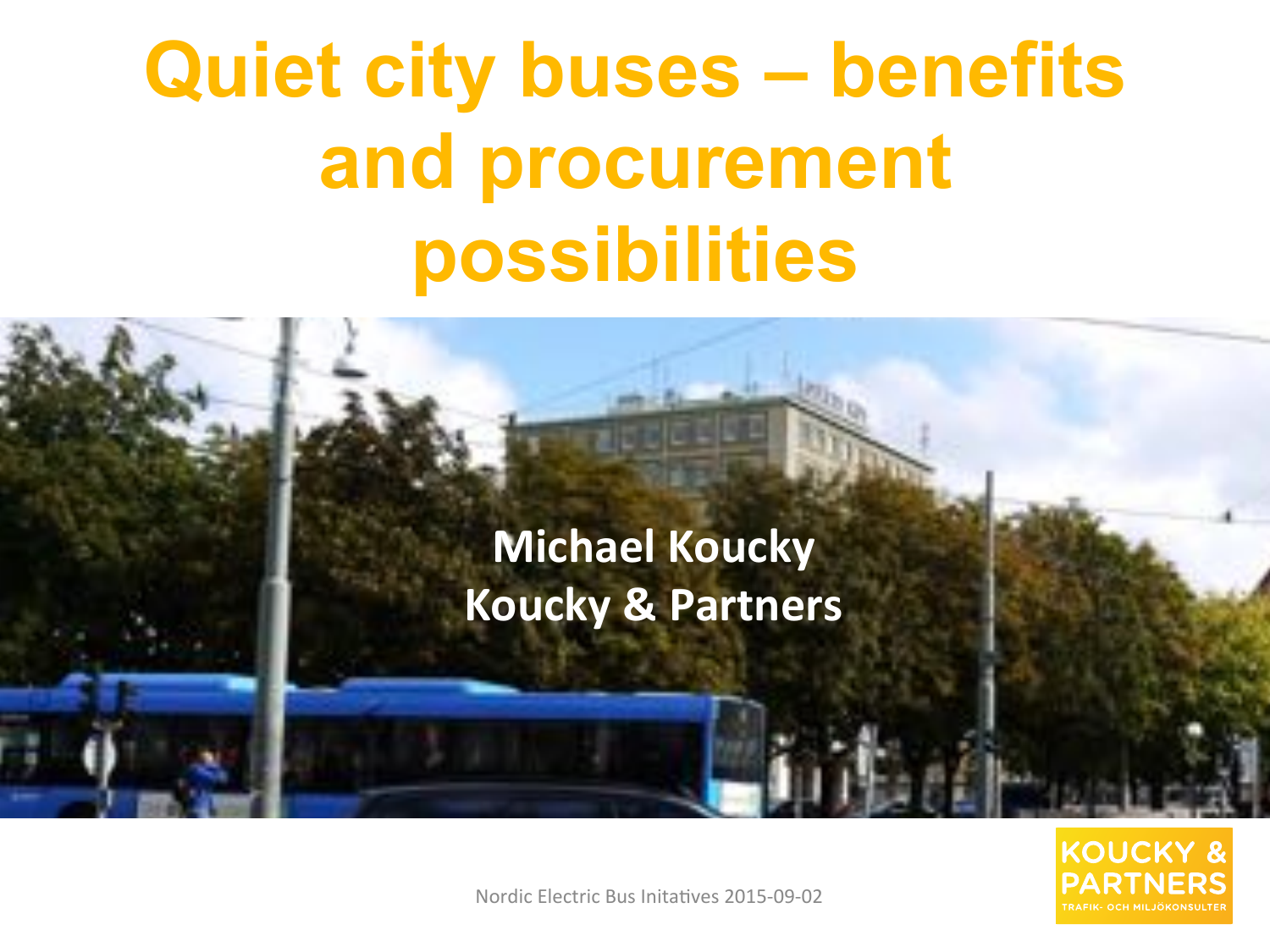## **Noise – a growing problem**



- The cost of noise
- Negative health
- Reduces liveability
- Major obstacle in densification
- Property value
- Limits public transport expansion

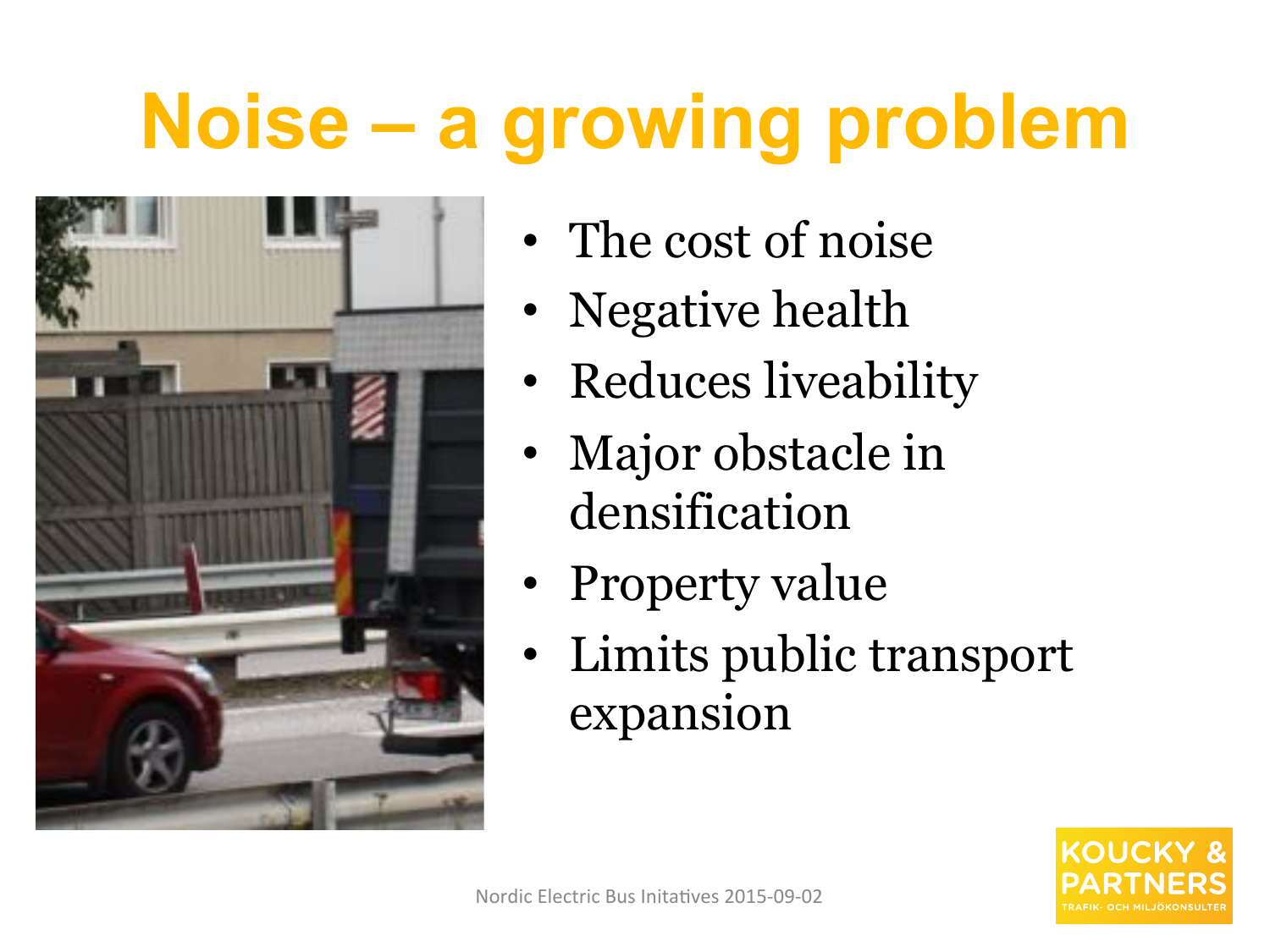#### **Electric buses – part of the solution**



- Remarkably lower noise levels
- Even beyond measurement protocol – e.g. idle

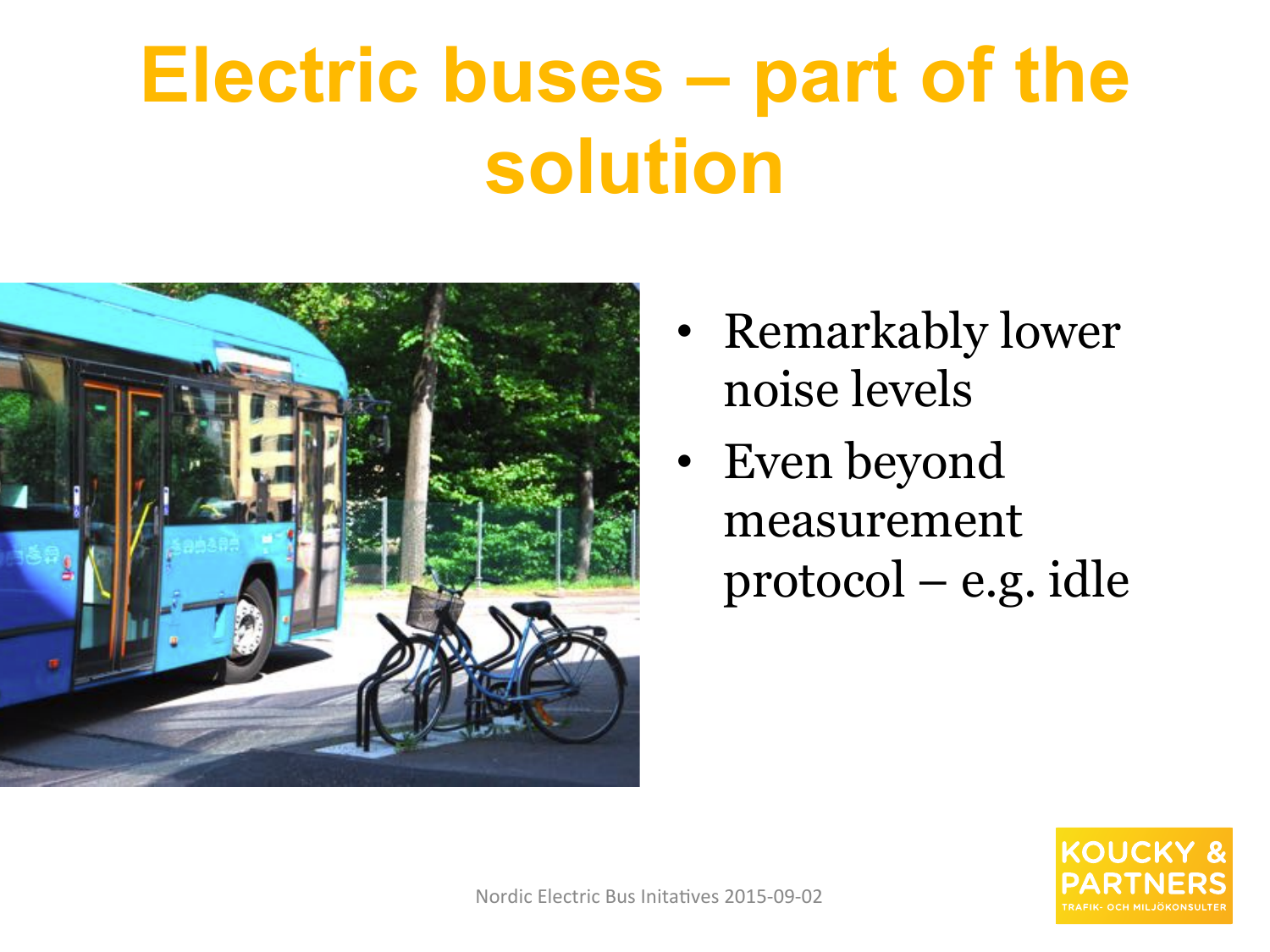

**Socioeconomic benefits of quiter buses** 

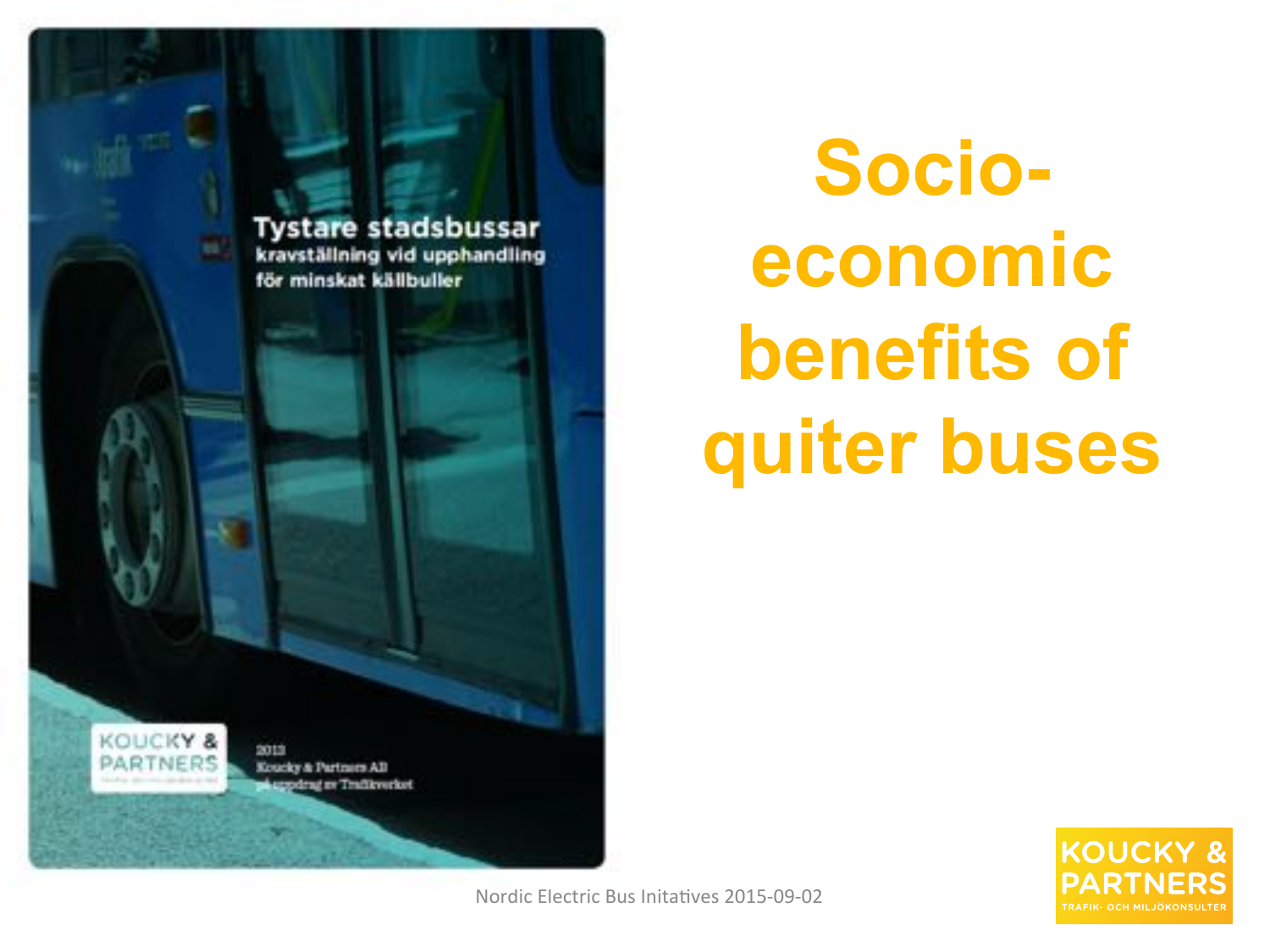#### **Case: Central avenue**

• **13 000 vehicles per day, 1 300 heavy duty** • **1200 busses per day – roughly one bus per minute 06-00 h** 

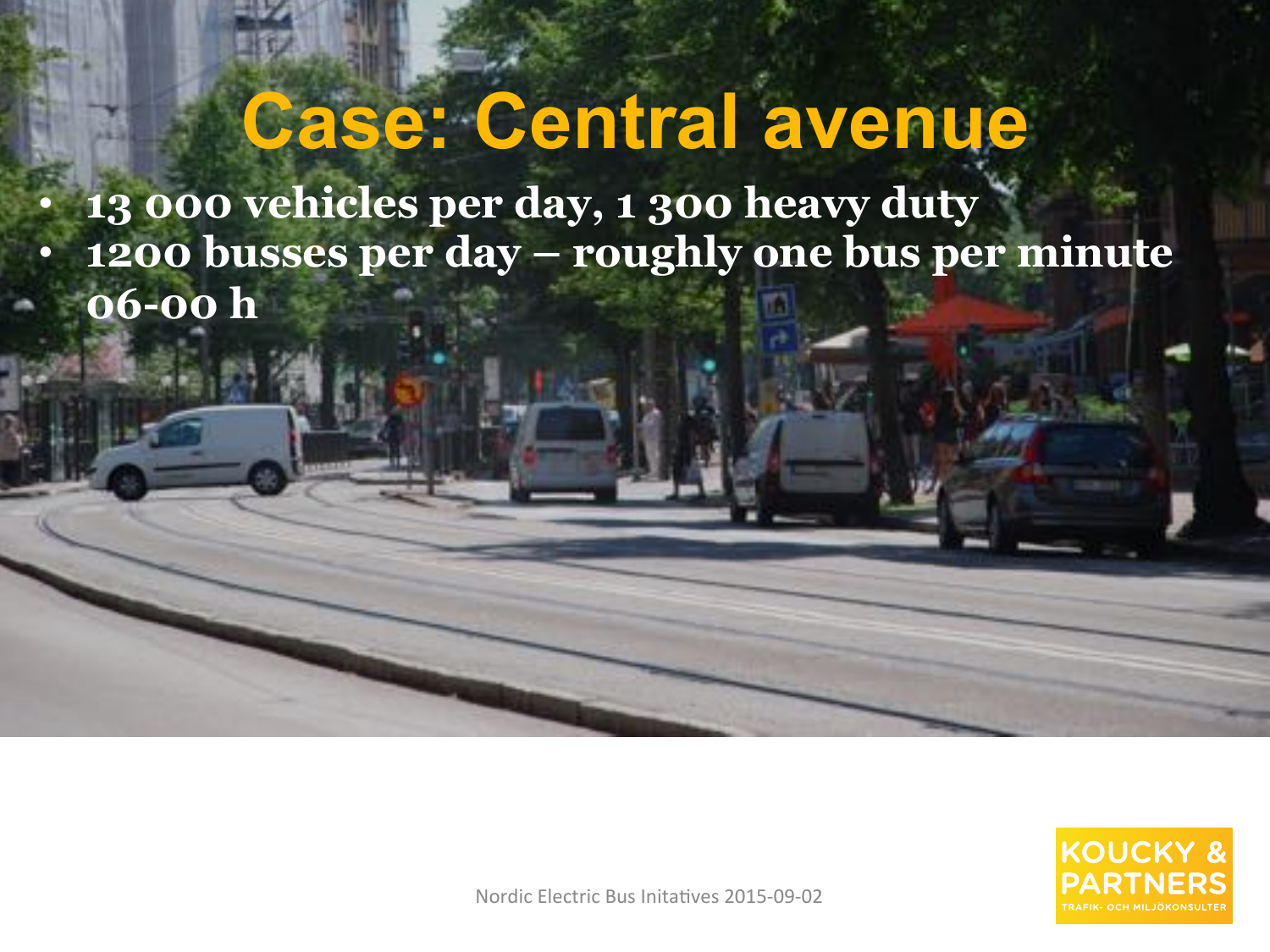#### **Central avenue**

• **13000 vehicles per day, 1300 heavy duty** • **1200 busses per day**

 **Socio-economic saving:**  • **Plug in hybrid bus: -3.34 SEK/bus km (€ 0.35)**  • **Electric bus: -3.52 kr/busskm (€0.37)** 

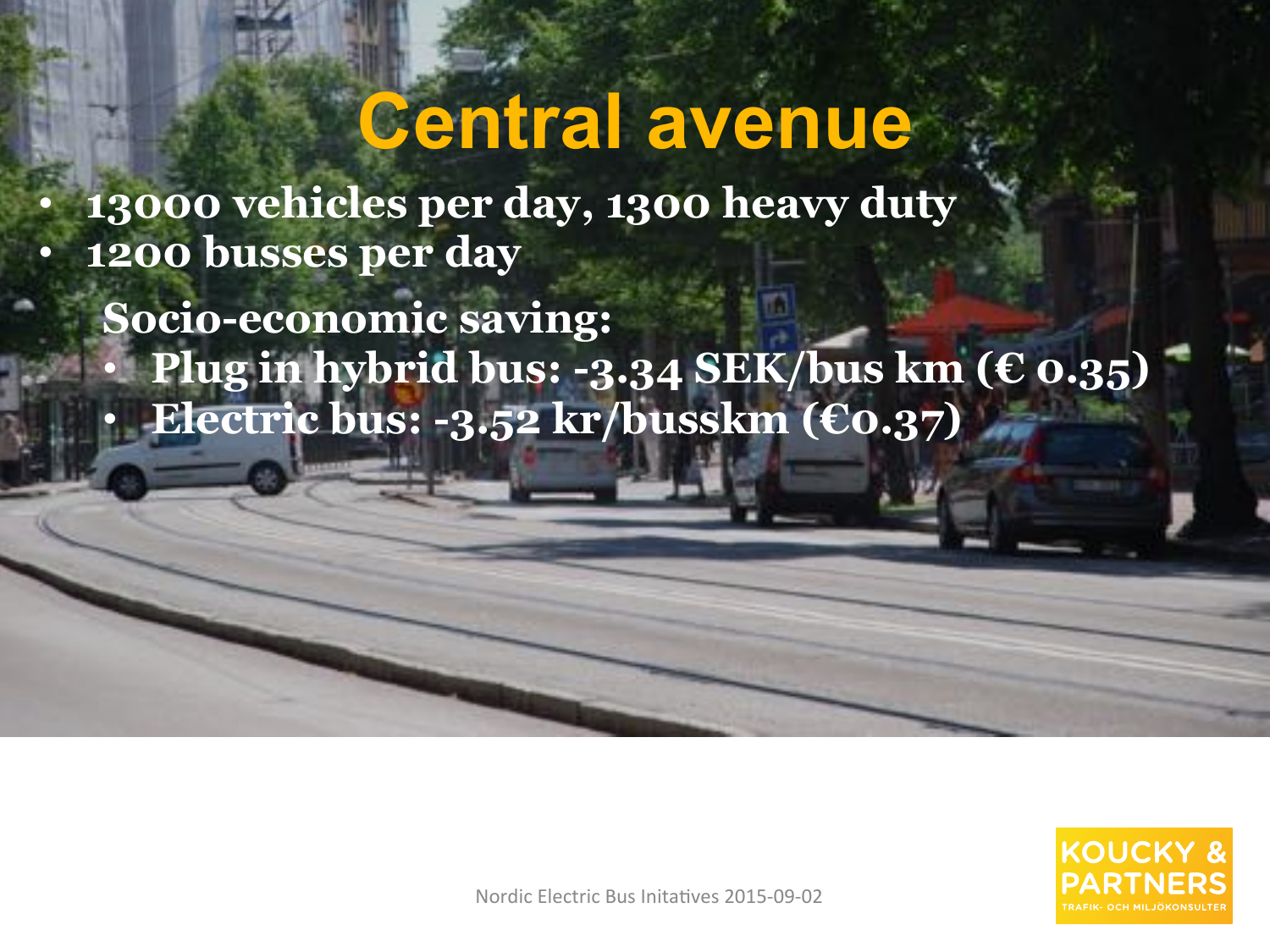## **Central residential area**

• **4500 vehicles per day, 470 heavy duty** • **276 buses per day** 

**:** 

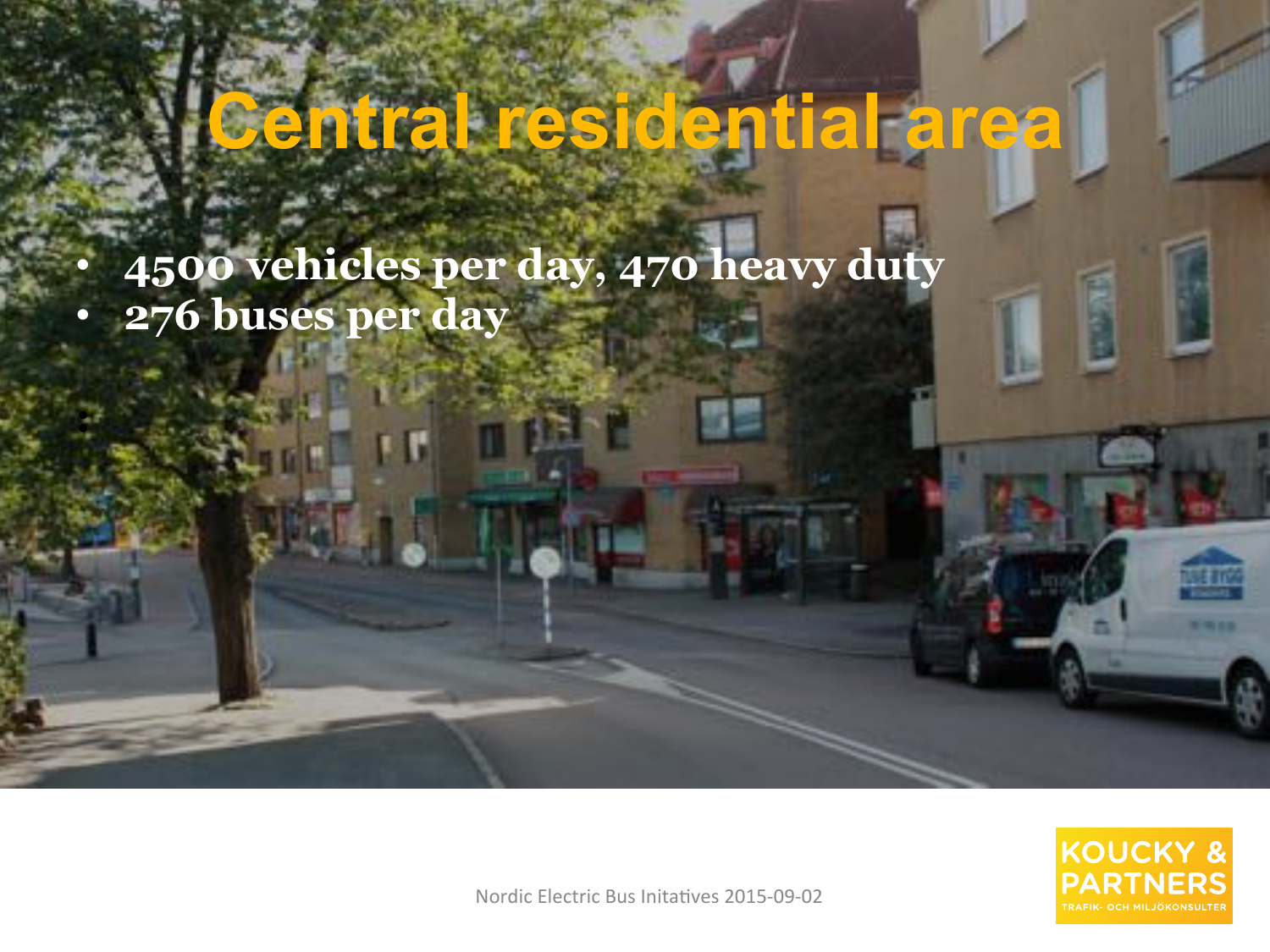#### **Central residential area**

• **4500 vehicles per day, 470 heavy duty** • **276 buses per day** 

**: Socio-economic saving:** • **Plug in hybrid bus: : -3.31 kr/bus km (€ 0.35)**  • **Electric bus: -4.34 kr/bus km (€ 0.45)**

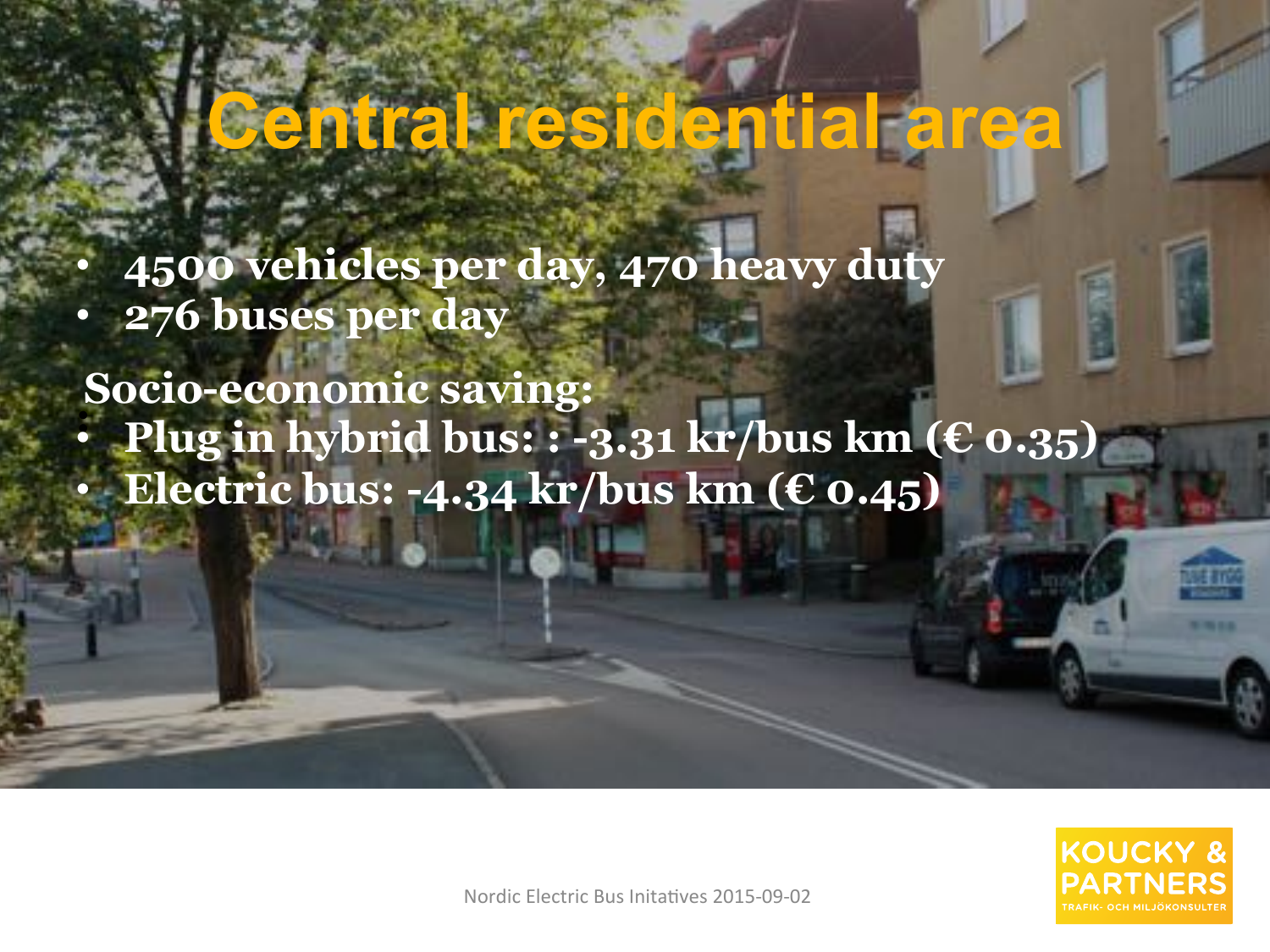## **EU-regulations**

- Insufficient
- Drive by test, 50 km/h; does not reflect a variety of driving conditions in cities
- Slow progress



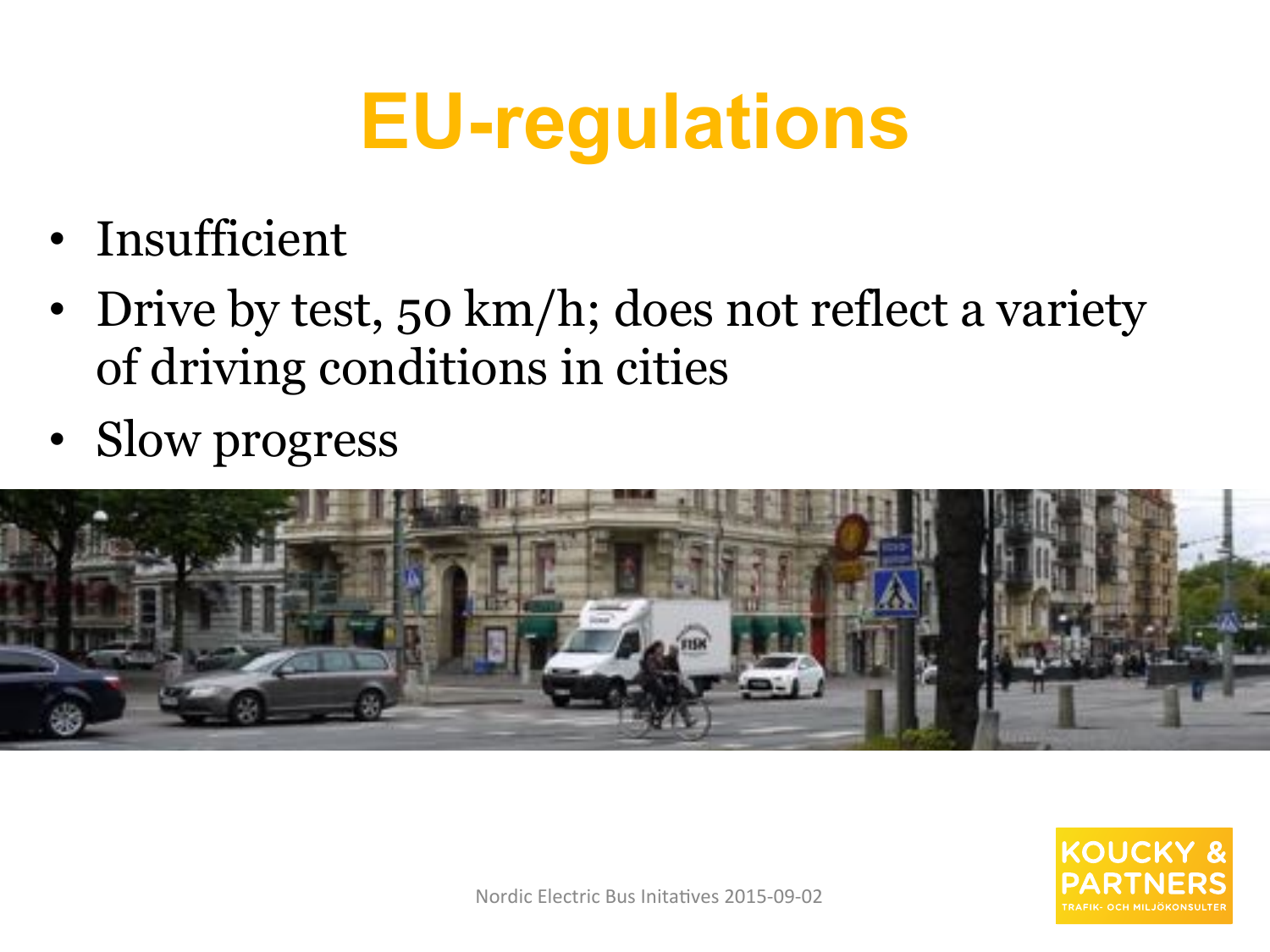## **Procurement - an important tool**



Image: FreeDigitalPhoto.net

- Driving development
- Making noise performance count
- Today noise is often a neglected topic in public procurement

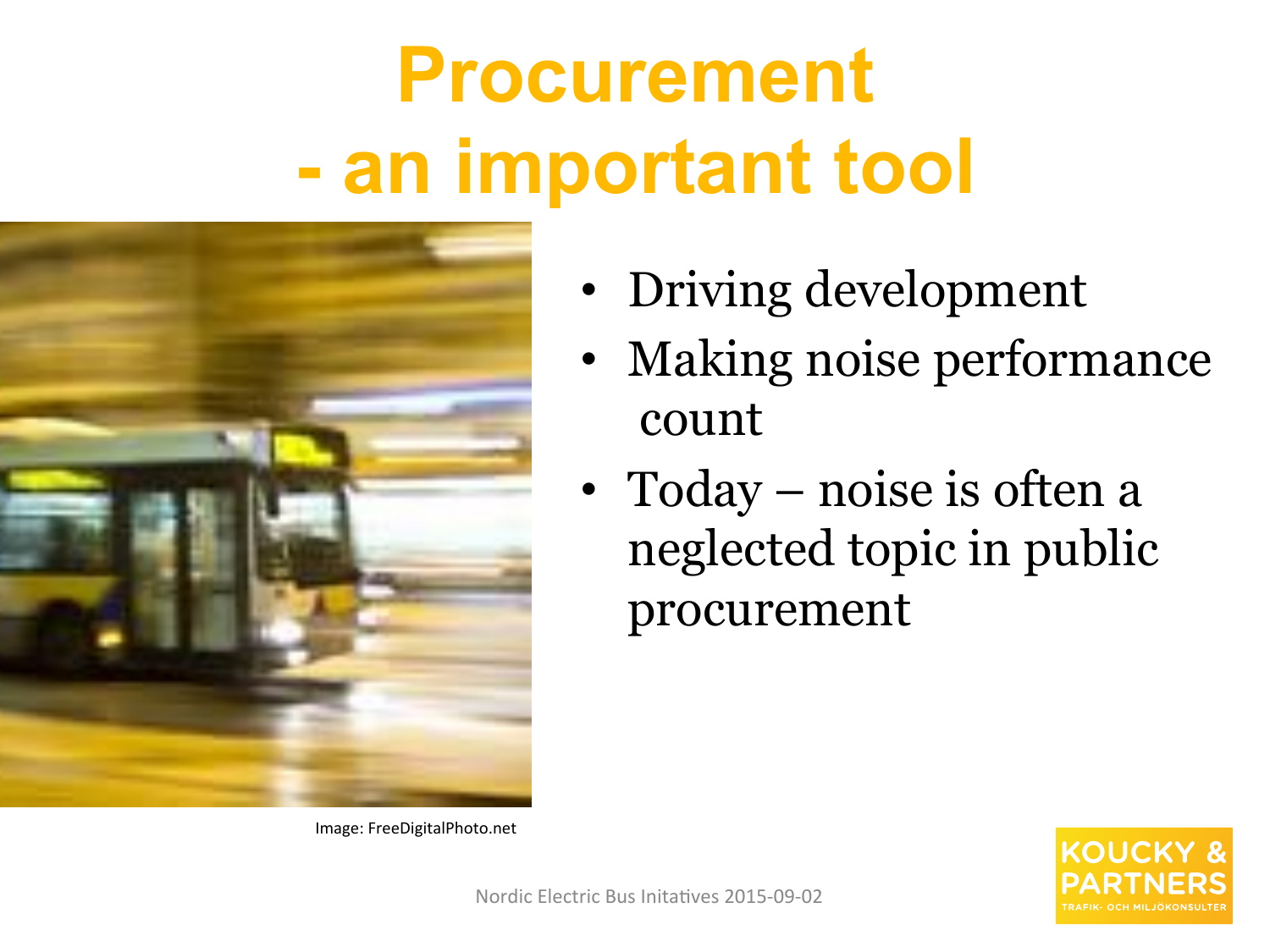## **Procurement – possibilities today**

- Sharper limits for drive by test blunt
- Tyres
- Educate drivers in silent driving
- Very limited possibilities to demand real life noise reductions through procurement

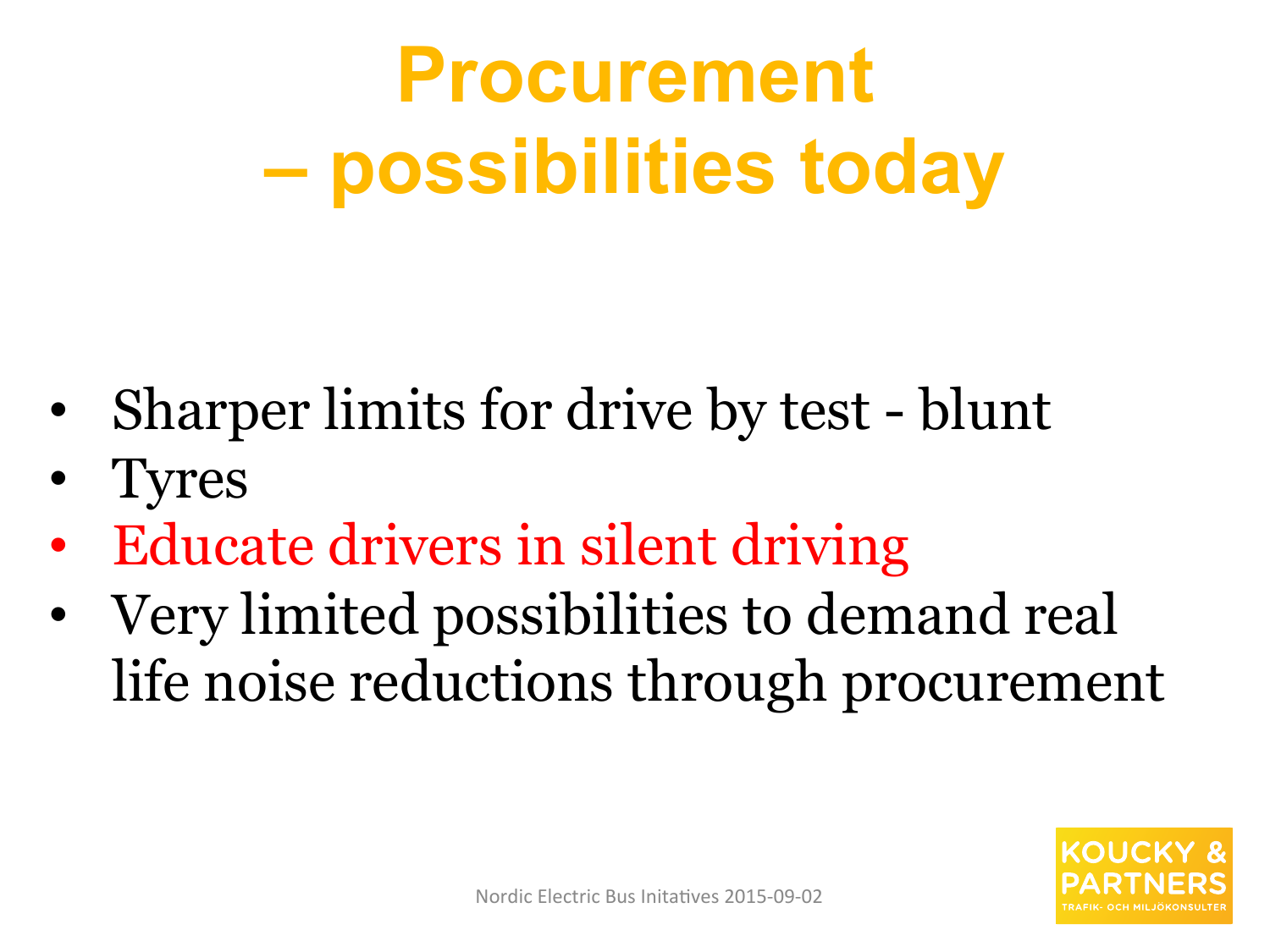

## **Future possibilities**

- Measure several cases of driving
- Coordination between cities - split the cost
	- increase the demand
- Raise the status of noise performance

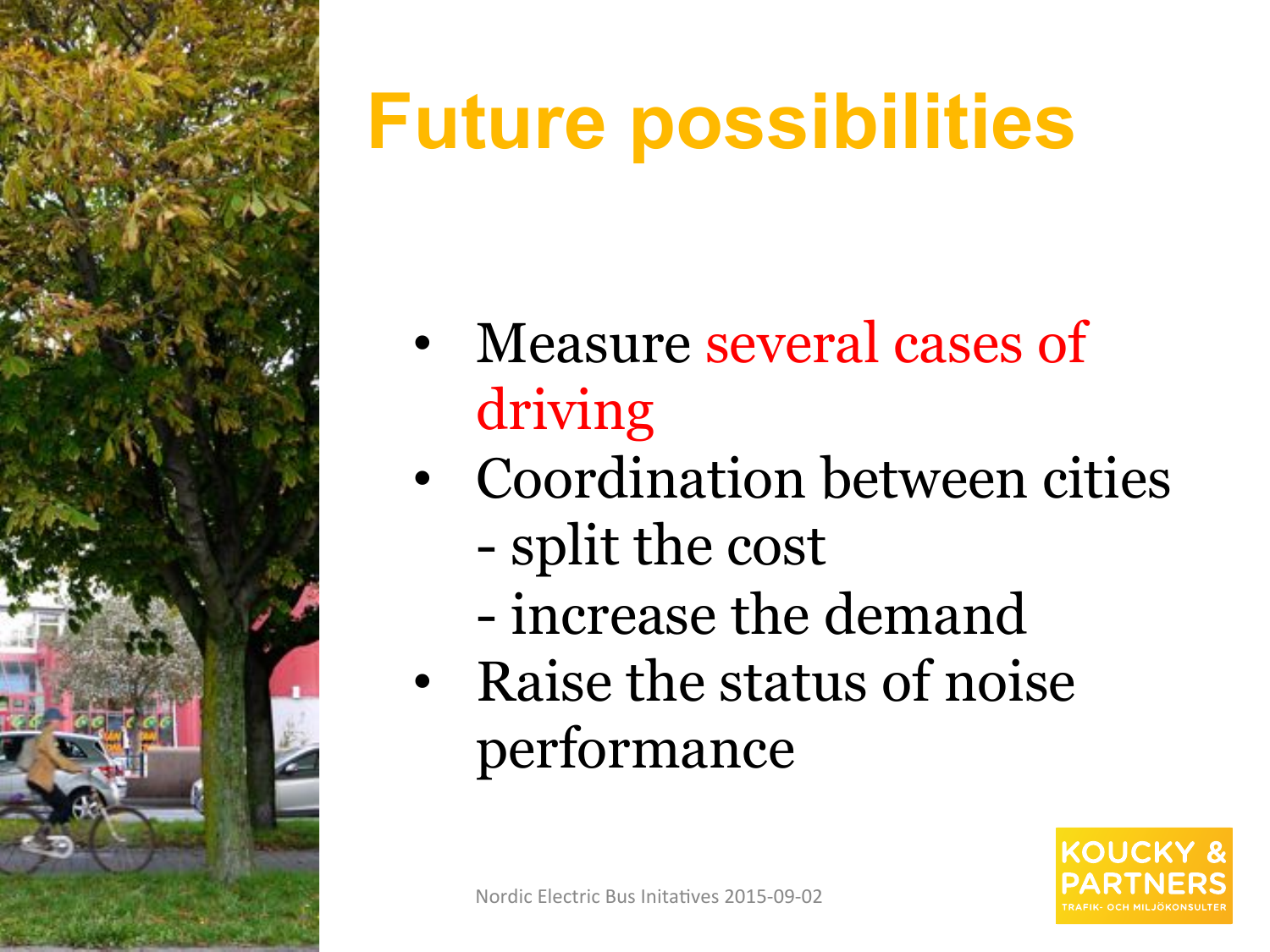#### **Conclusions**

- Large socio-economic benefits through more silent busses – up to  $1/3$  of operational costs
- Low-noise emissions should be rewarded in procurements
- Today difficult to benefit low-noise buses in procurements
- Own measurements needed, coordination between cities is essential
- The city is the winner!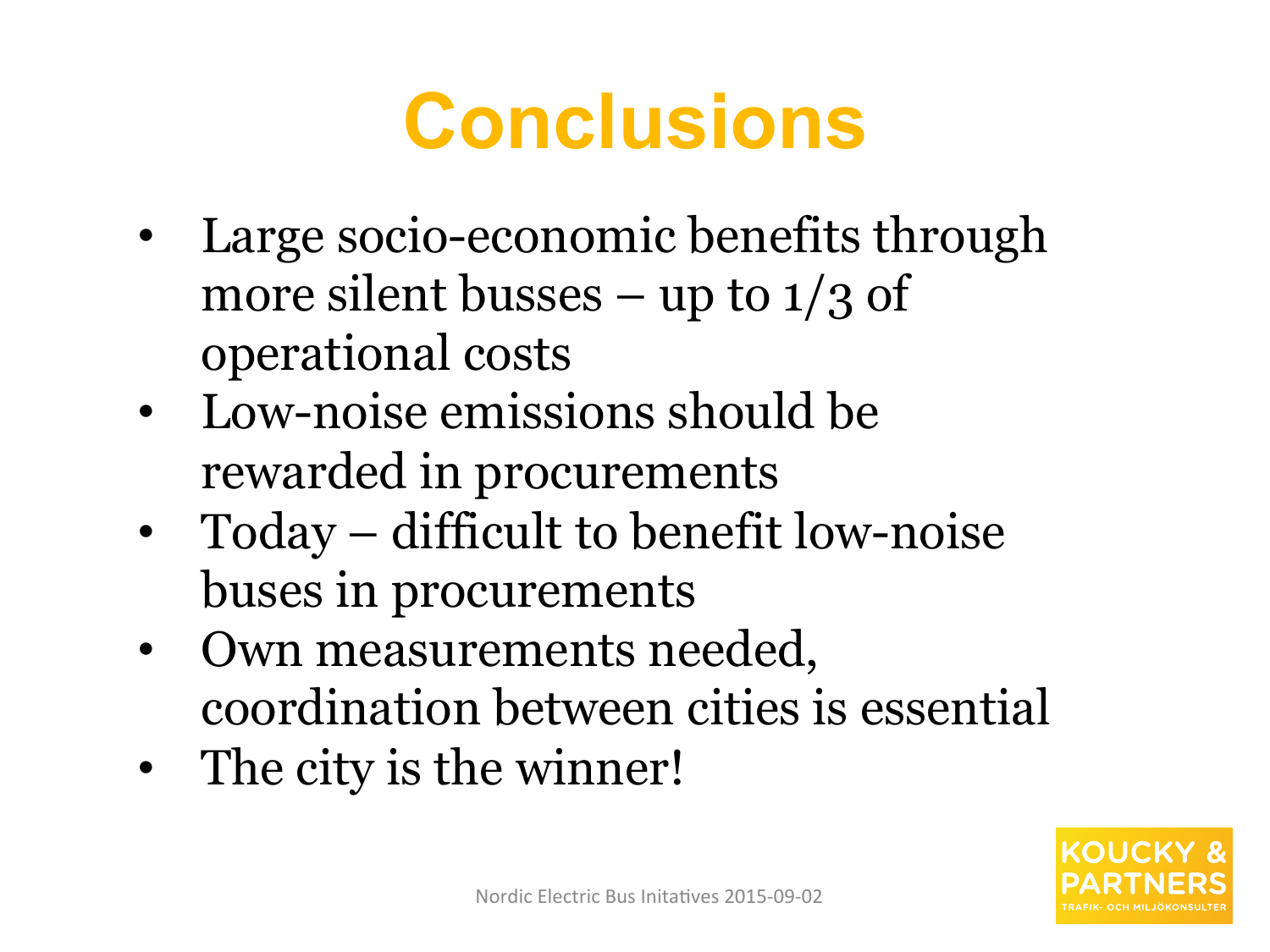#### **Thank you!**

#### Michael.koucky@koucky.se

**KOUCKY &**